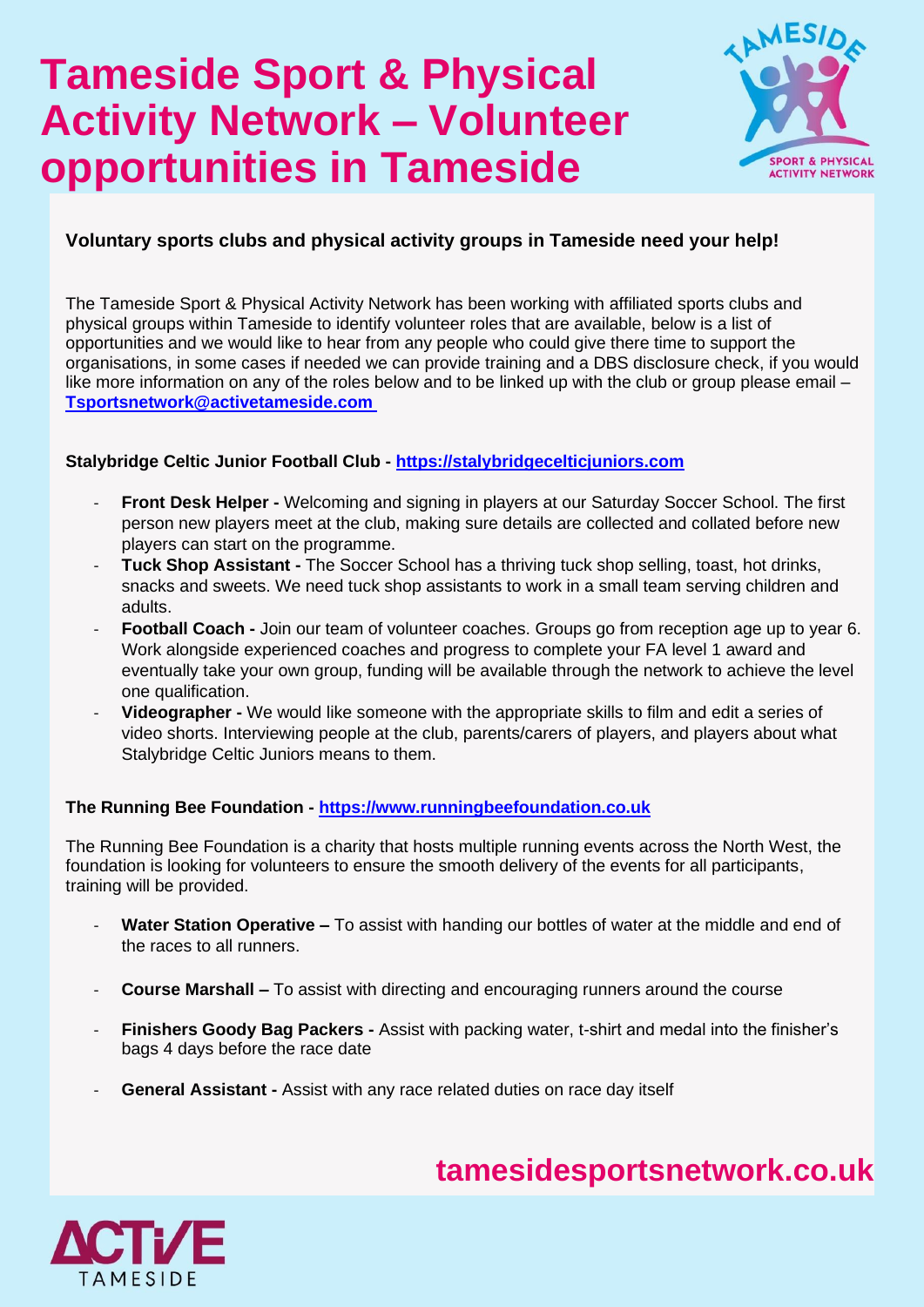# **Tameside Sport & Physical Activity Network – Volunteer opportunities in Tameside**



**Dukinfield Cricket Club - <https://dukinfield.play-cricket.com/>**

- **Cricket Coach -** Join our team of volunteer coaches to work with our junior Cricket teams, work alongside experienced coaches and progress to complete your ECB Cricket level one award and eventually take your own group, funding will be available through the network to achieve the level one qualification.
- **Assistant Groundsman -** We would like someone to assist our grounds team with the upkeep of the outfield and cricket pitches, this will include the mowing of grass and the preparation of match pitches for use by both junior and senior teams, all training will be given.
- **DIY person/Cleaner –** We are looking for a volunteer to help with the upkeep of our pavilion this is suitable for someone who has good DIY skills along with the ability to do some general cleaning of the facility on a weekly basis.
- **Bar Staff –** We have a busy function room that caters for various functions along with the bar being open on junior and senior match days, we have a rota of volunteers who help with the serving of drinks to the general public, this would be ideal for a sociable person who likes interacting with the general public.

### **Mossley Cycle Racing Team - <http://www.mossleycrt.co.uk/>**

- **Social Secretary –** We are looking for a volunteer who has good administration skills and can organise and advertise rides for club members along organising a calendar of social events for the wider club community.
- **Race Marshall –** we are looking for marshals to volunteer at our races which involves being located at certain points of the course to guide riders along the correct race route, there is also an opportunity to take the lead role in marshalling to look after other volunteer marshals after training.
- Kit Secretary To order club kit and merchandise and to promote this for sale to all members of Mossley CRT

## **tamesidesportsnetwork.co.uk**